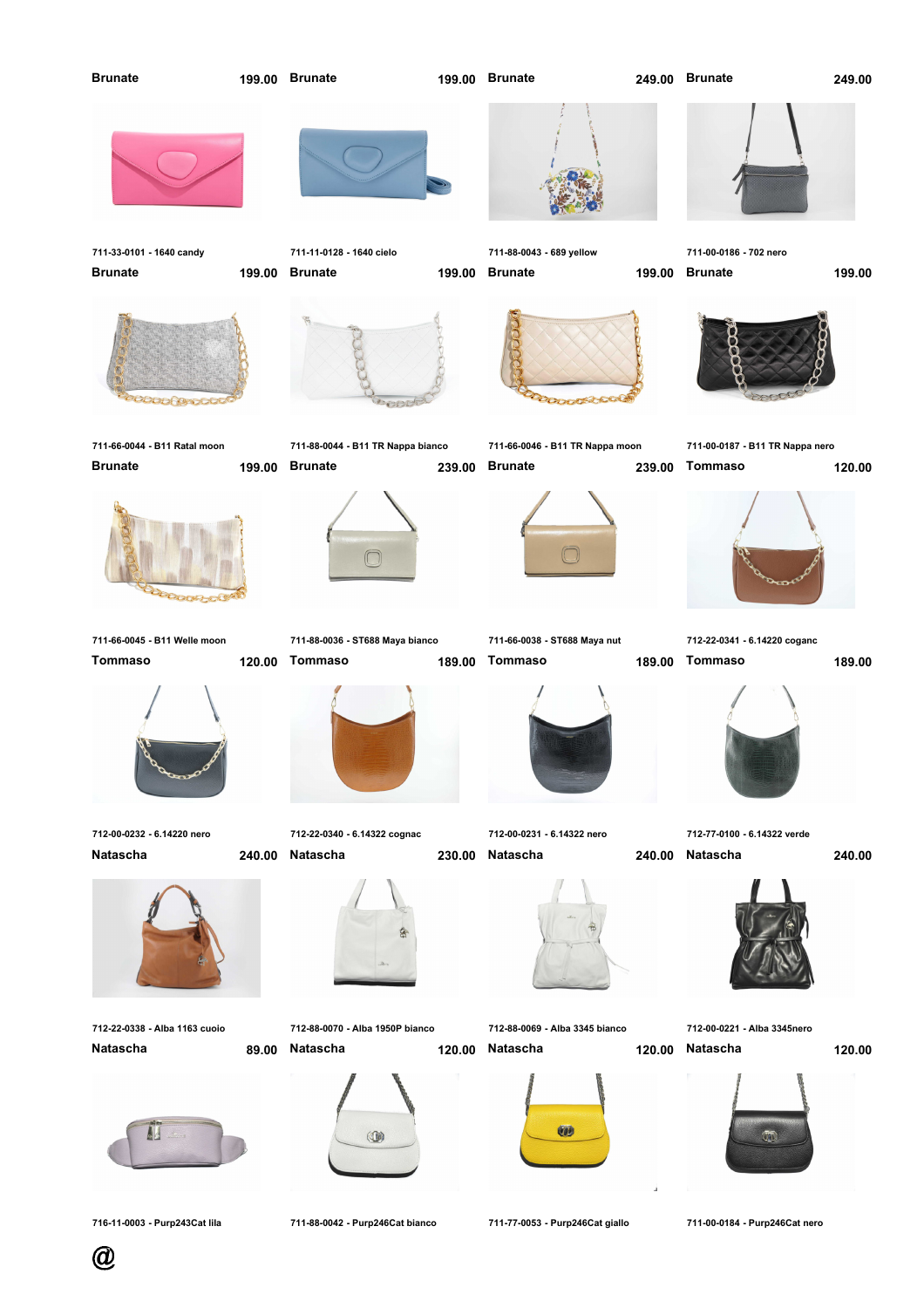## **Natascha**

**Natascha 120.00**

**Natascha 120.00**

**Natascha 189.00**



**711-33-0094 - Purp247Cat fard /rose**

**711-77-0052 - Purp247Cat giallo**

量

**711-00-0183 - Purp247Cat nero Marco 149.00**



**712-11-0141 - Rall 5136 turchese**













**711-66-0041 - 120 Caiman camel**

**711-22-0172 - 120 Caiman cuoio**

**711-66-0040 - 120 camel uni**